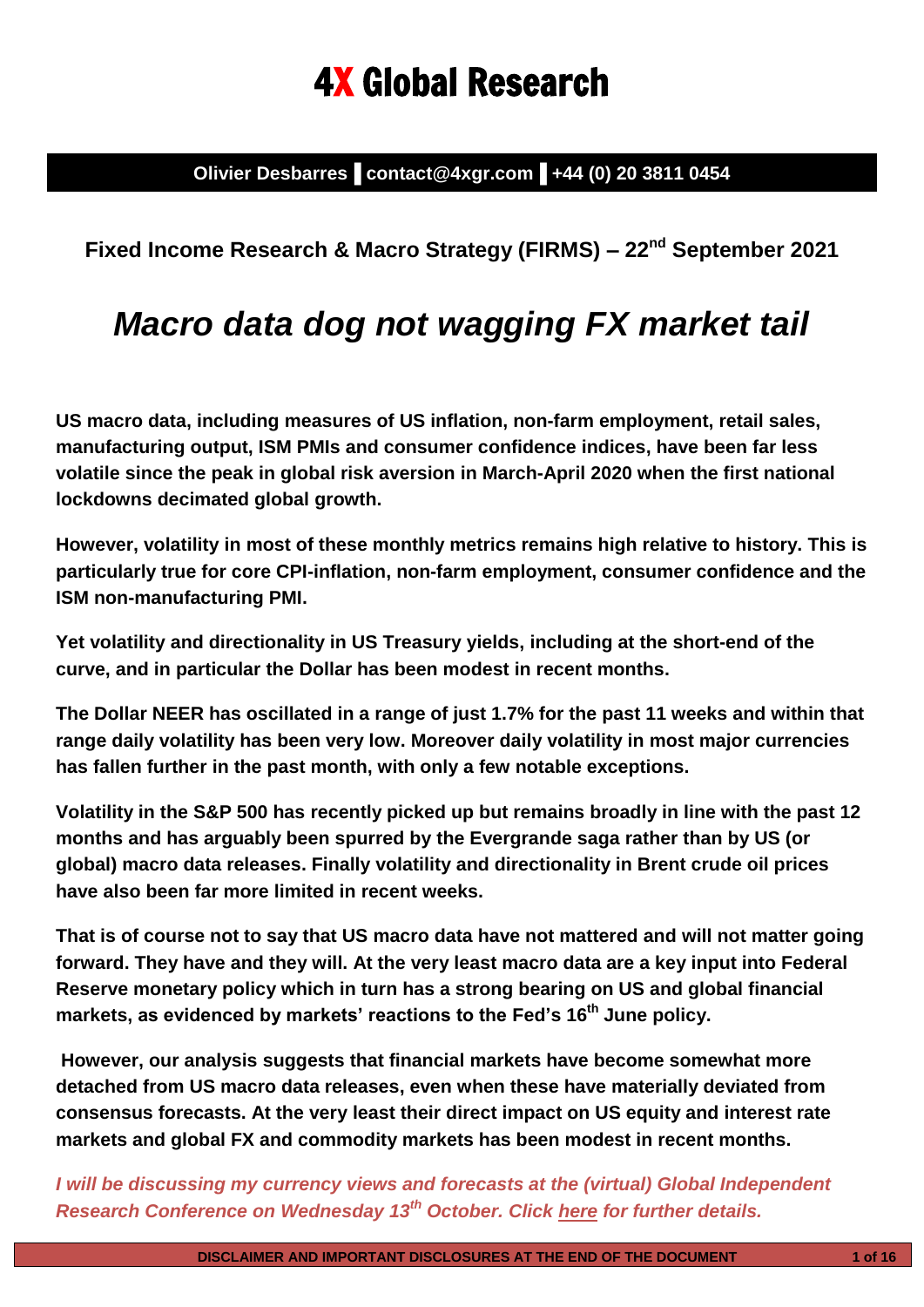### **Financial markets more detached from still volatile US macro data**

Volatility in US macro data has fallen sharply since the peak in global risk aversion in March-April 2020 when the first national lockdowns decimated global economic growth. Volatility in monthly measures of US inflation, non-farm employment, retail sales, manufacturing output, ISM PMIs and consumer confidence indices – as measured by the four-month Standard Deviation (SD) – is materially lower than 18 months ago according to our estimates.

However, volatility in most of these monthly metrics remains high relative to history. This is particularly true for core CPI-inflation, non-farm employment, consumer confidence and the ISM non-manufacturing PMI. And yet volatility and directionality in US Treasury yields, including at the short-end of the curve, and in particular the US Dollar has been modest in recent months.

The US Dollar Nominal Effective Exchange Rate (NEER) has oscillated in a narrow range of just 1.7% for the past 11 weeks and within that range daily volatility has been very low. Moreover daily volatility in most major currencies has fallen further in the past month, with only a few notable exceptions. Volatility in the S&P 500 has picked up in recent days but remains broadly in line with the past 12 months and has arguably been spurred by the Evergrande saga (and the spike in European gas prices) rather than by US (or for that matter global) macro data releases in our view. Finally volatility and directionality in Brent crude oil prices have also been far more limited in the past month.

That is of course not to say that US macro data have not mattered and will not matter going forward. They have and they will. At the very least macro data are a key input into Federal Reserve monetary policy (and specifically when it will start tapering its monthly asset purchases) which in turn has a strong bearing on US and global financial markets – as evidenced by markets' reactions to the Federal Reserve's  $16<sup>th</sup>$  June policy meeting and Chairperson Powell's Jackson Hole **speech** on 27<sup>th</sup> August (see Fed: Same game, different [rules](https://www.4xglobalresearch.com/wp-content/uploads/2021/09/4X-Global-Research_Powell-Put-in-play-but-greater-challenges-ahead.pdf),  $22^{nd}$  June 2021 and [Powell Put in play but greater challenges ahead,](https://www.4xglobalresearch.com/wp-content/uploads/2021/09/4X-Global-Research_Powell-Put-in-play-but-greater-challenges-ahead.pdf)  $1^{st}$  September 2021).

However, our analysis suggests that financial markets have become somewhat more detached from US macro data releases, even when these have materially deviated from consensus forecasts. At the very least their direct impact on US equity and interest rate markets and global FX and commodity markets has been modest in recent months.

#### **Volatility in most US inflation measures still high, particularly for core CPI-inflation**

.

Volatility in monthly Personal Consumption Expenditure (PCE) inflation has fallen sharply since March-April 2020 (see Figure 1) and remains well below volatility in CPI-inflation (see Figure 2). In particular volatility in headline PCE-inflation has been very low, with the month-on-month percentage change stuck in a narrow 0.41-0.57% range in April-July according to our estimates.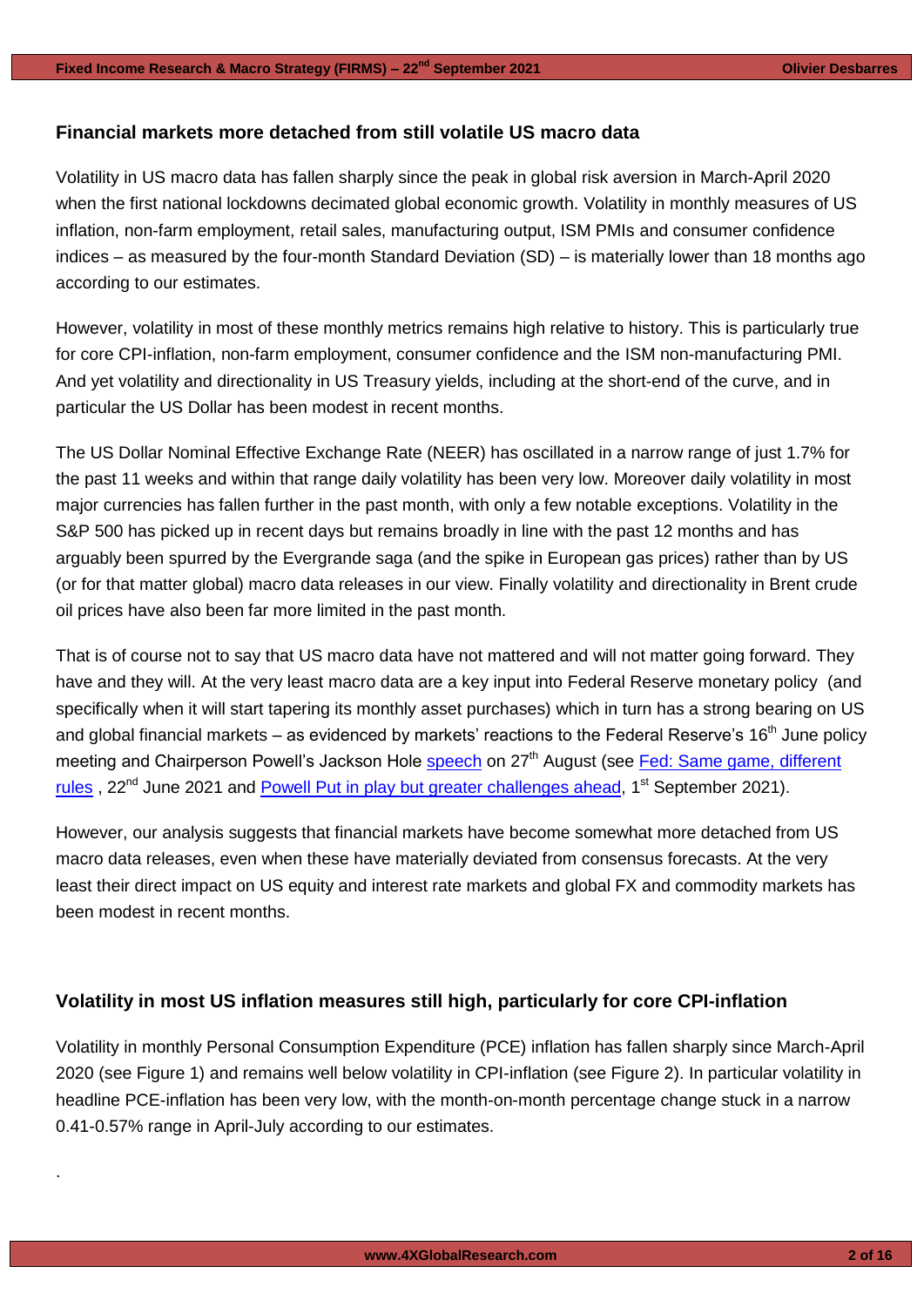



#### **Figure 2: Core CPI-inflation has remained very volatile relative to other US measures of inflation**

Seasonally-adjusted measures of US inflation, % month-on-month, 4-month standard deviation (latest data point)\*



*Source: 4X Global Research, US Bureau of Economic Analysis, US Bureau of Labour Statistics*

*Note: \*Last data points for CPI-inflation are for August 2021 and for PCE-inflation are for July 2021.*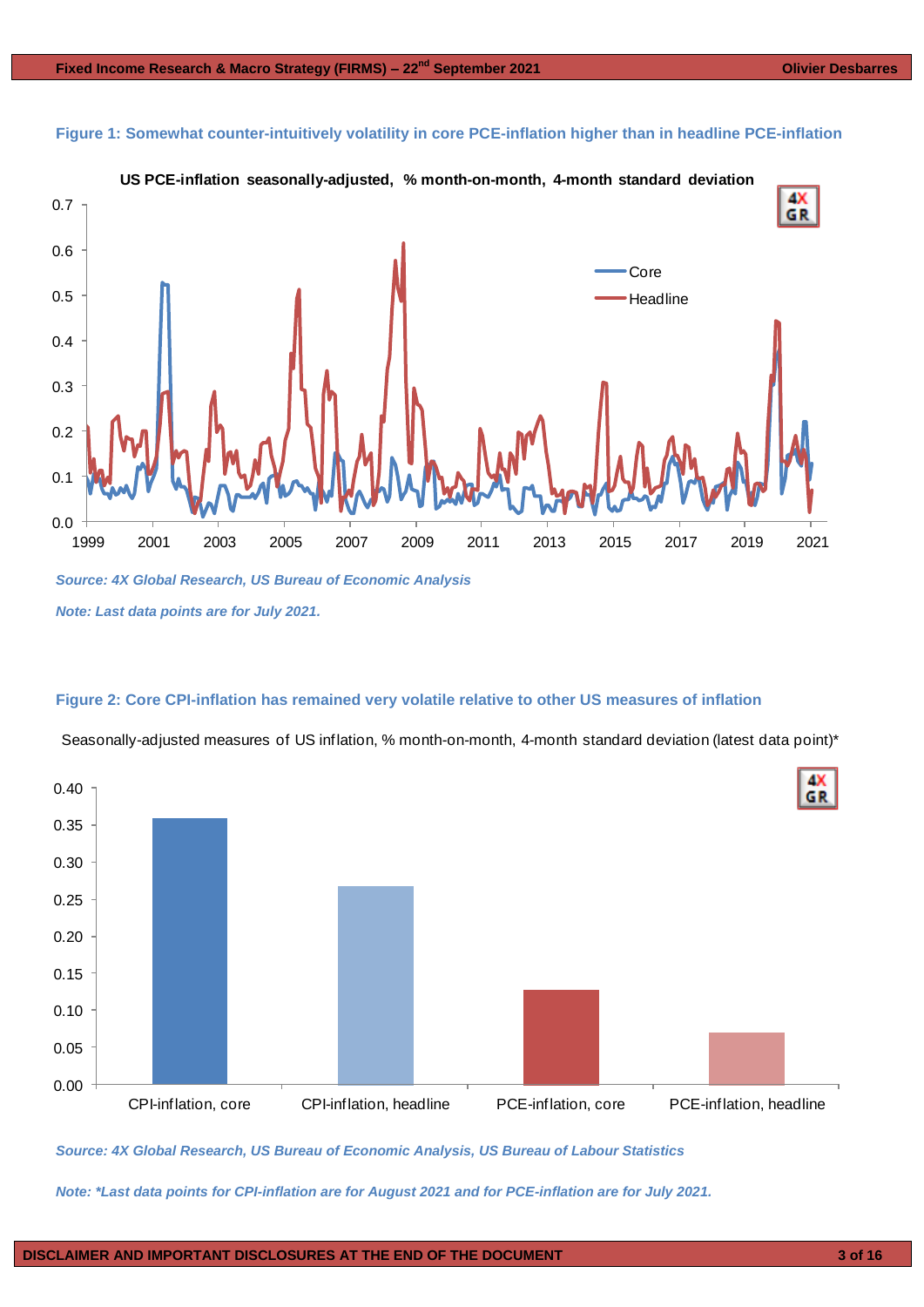However, core PCE-inflation – the Federal Reserve's preferred measure of inflation – has remained volatile by historical standards (the month-on-month percentage change ranged from 0.34% to 0.63% in April-July) and somewhat surprisingly has been almost twice as volatile as headline PCE-inflation. This implies that US prices of items other than food and energy have been more volatile – which is arguably counter-intuitive as core measures of inflation are designed to be less volatile (and give a sense of underlying inflation) by stripping out typically volatile food and energy prices over which policy-makers arguably have less control.

Volatility in monthly headline CPI-inflation was also much lower in May-August than 18 month ago and broadly in line with its pre-pandemic history (see Figure 3). However, it has picked up in the past couple of months. Even more notably volatility in core CPI-inflation has risen sharply this year and is now broadly the same as it was during the peak of the pandemic in March-April 2020 (the month-on-month percentage change ranged from 0.10% to 0.88% in May-August 2021). As has been the case for PCE-inflation, volatility in core CPI-inflation has been higher than in headline CPI-inflation (see Figures 2 & 3).

Core CPI-inflation slowed to 0.1% mom in August from 0.3% mom in July. This was well below the consensus forecast of 0.3% mom but this surprise should perhaps not have come as a surprise. With core CPI-inflation proving so volatile the odds of analysts' forecasts being way off are arguably higher. This may in turn explain, in our view, why financial markets' reaction to the release on 14<sup>th</sup> September of lower-thanexpected core (and headline) CPI-inflation for August was modest.



#### **Figure 3: Core CPI-inflation has been as volatile as it was during peak pandemic**

*Source: 4X Global Research, US Bureau of Labour Statistics*

*Note: Last data points are for August 2021.*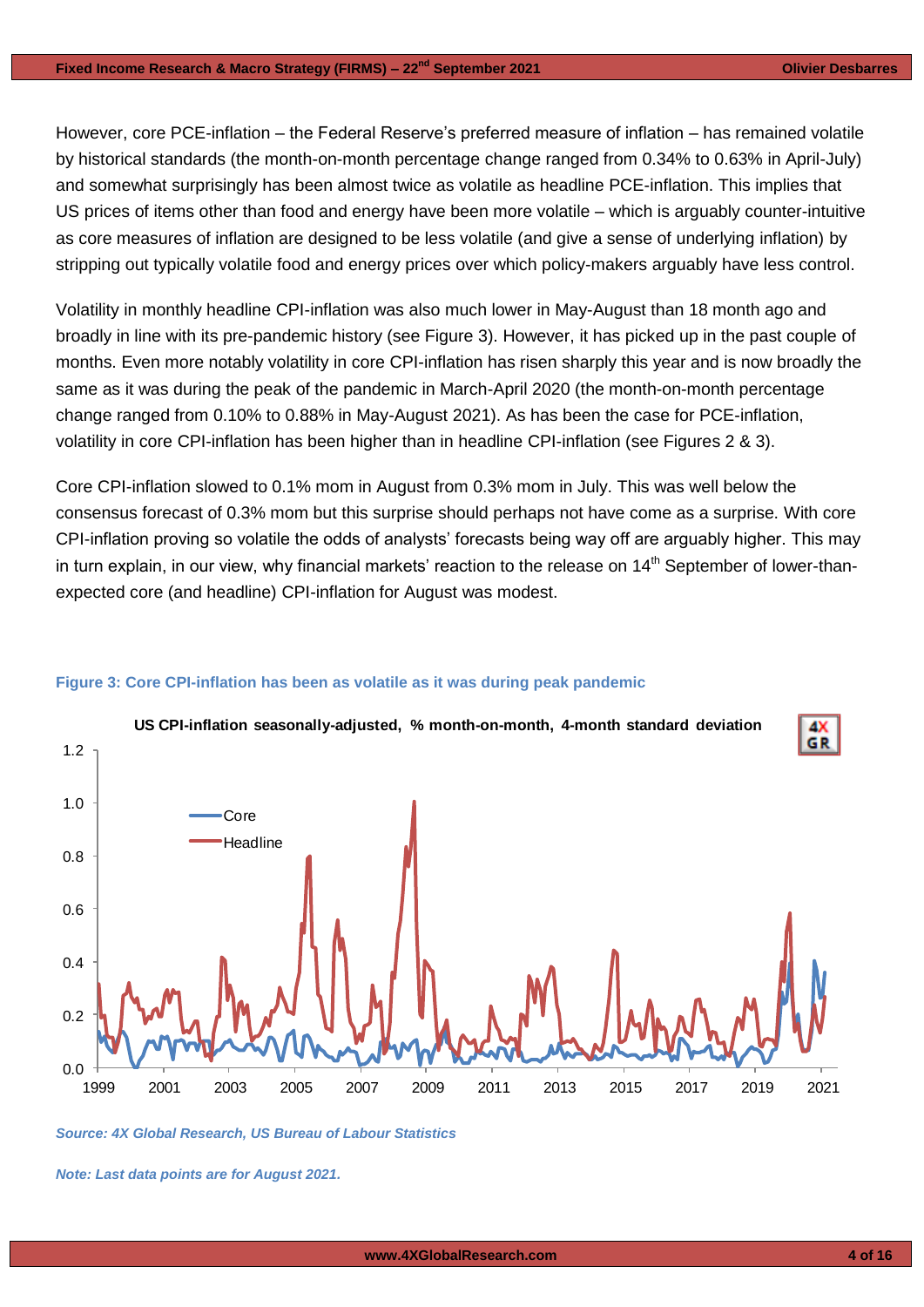## **Volatility in US employment well above pre-pandemic levels…even before August surprise**

Volatility in the monthly change in total (non-farm) employment surged last spring-summer as employment collapsed in March-April 2020 before rebounding strongly in May-August 2020 (see Figure 4). Volatility then greatly subsided, although there have been a number of peaks (non-farm payrolls exceeded 1.05 million in July 2021) and troughs (employment contracted by 306,000 in December 2020) and therefore volatility remained high by pre-pandemic standards.

Moreover, employment rose by only 235,000 in August, the second lowest print so far this year and well below the June-July average of just over one million and the consensus forecast of 750,000. As a result the 4-month SD in the monthly change in non-farm payrolls (measured in thousands) rose to 372 in August – still well above the 2010-2019 average of about 84 according to our calculations.

The bottom line is that forecasting non-farm payrolls remains challenging, which we attribute at least in part to the particularities of the US labour market at present – namely strong demand as corporates re-assess their staffing requirements but constrained or at least "lumpy" labour supply (this gulf between labour demand and labour supply is arguably even more acute in the United Kingdom with job vacancies now topping one million for the first time ever).



# **Figure 4: US labour market still subject to the vagaries of strong demand but lumpy supply**

*Source: 4X Global Research, US Bureau of Labour Statistics*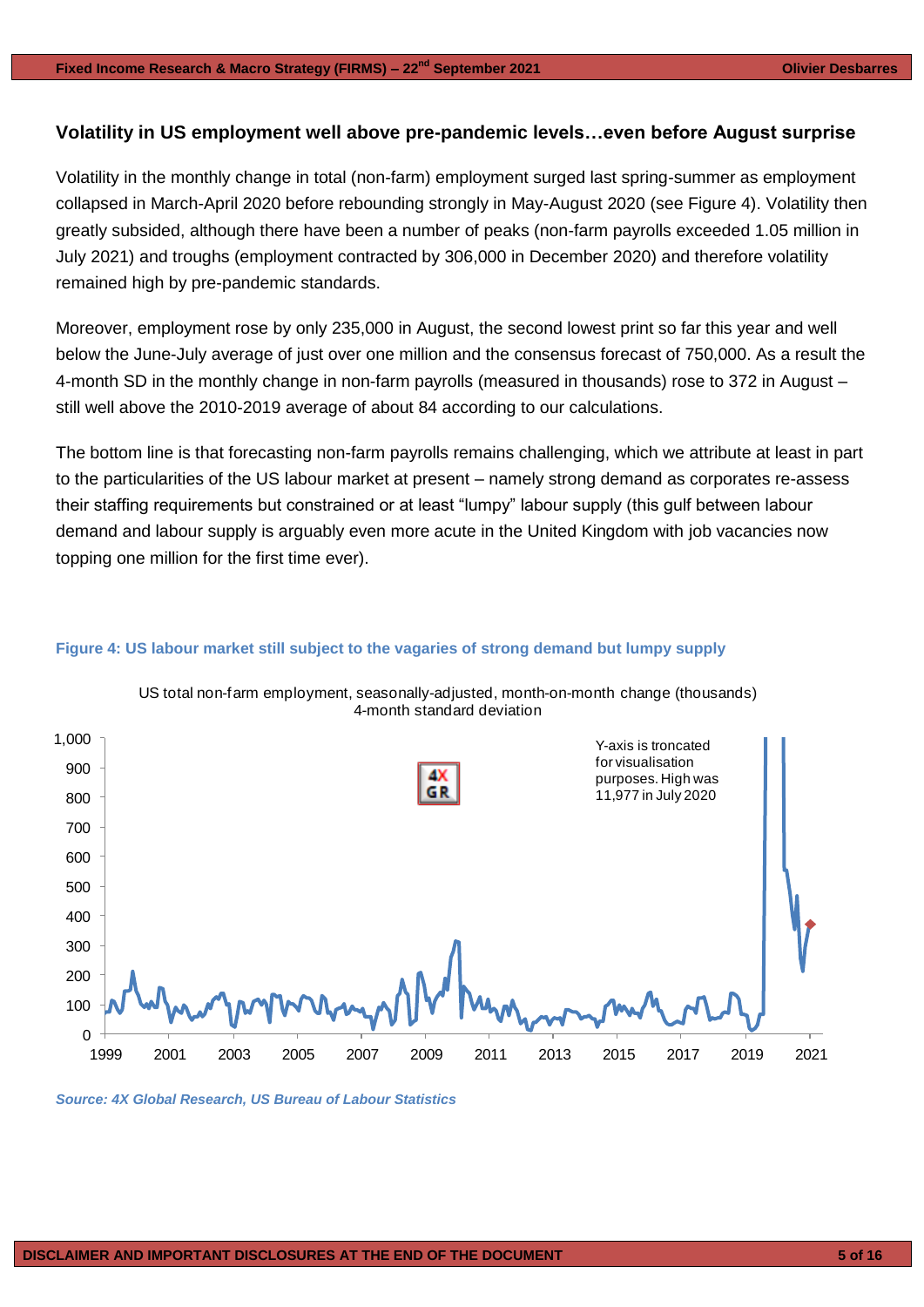## **Retail sales growth has stabilised but still more volatile than in 2010-2019**

Volatility in monthly US retail sales growth peaked in Q2 2020 and again spiked in Q1 2021, with retail sales growth surging in January (+7.6% mom) and March (+11.3% mom) largely because of pent-up demand and US households receiving government cheques as part of its \$900bn fiscal stimulus package (see Figure 5). Volatility in monthly retail sales growth has since eased again, with the latter oscillating between -1.8% mom and +0.9% mom in April-August. However, the 4-month SD in August (1.4) was still above the 2010-2019 average of 0.6.

#### **Figure 5: Volatility in retail sales growth has dropped markedly but still high relative to history**



US retail sales, seasonally and holiday adjusted \$-value, % month-on-month, 4-month standard deviation

# **US consumer confidence remains fickle, perhaps unsurprisingly**

One reason in our view why US retail sales growth volatility has remained reasonably high by historical standards is that US consumer confidence, a key driver of household consumption according to our analysis, has remained fickle (see [The key quartet: US income, confidence, net worth and consumption,](https://gallery.mailchimp.com/948838a86ce72ab6d8019a39d/files/c09adf3c-3f2b-4f46-94fc-006835409bec/4X_Global_Research_The_key_quartet__US_income_confidence_net_worth_and_consumption.pdf) 18<sup>th</sup> October 2019). As Figure 6 shows, volatility in the monthly Conference Board consumer confidence index has remained at the very top-end of its 2011-2019 range. This is perhaps unsurprising given the still uncertain Covid-19, US policy and economic growth backdrop.

*Source: 4X Global Research, US Census Bureau*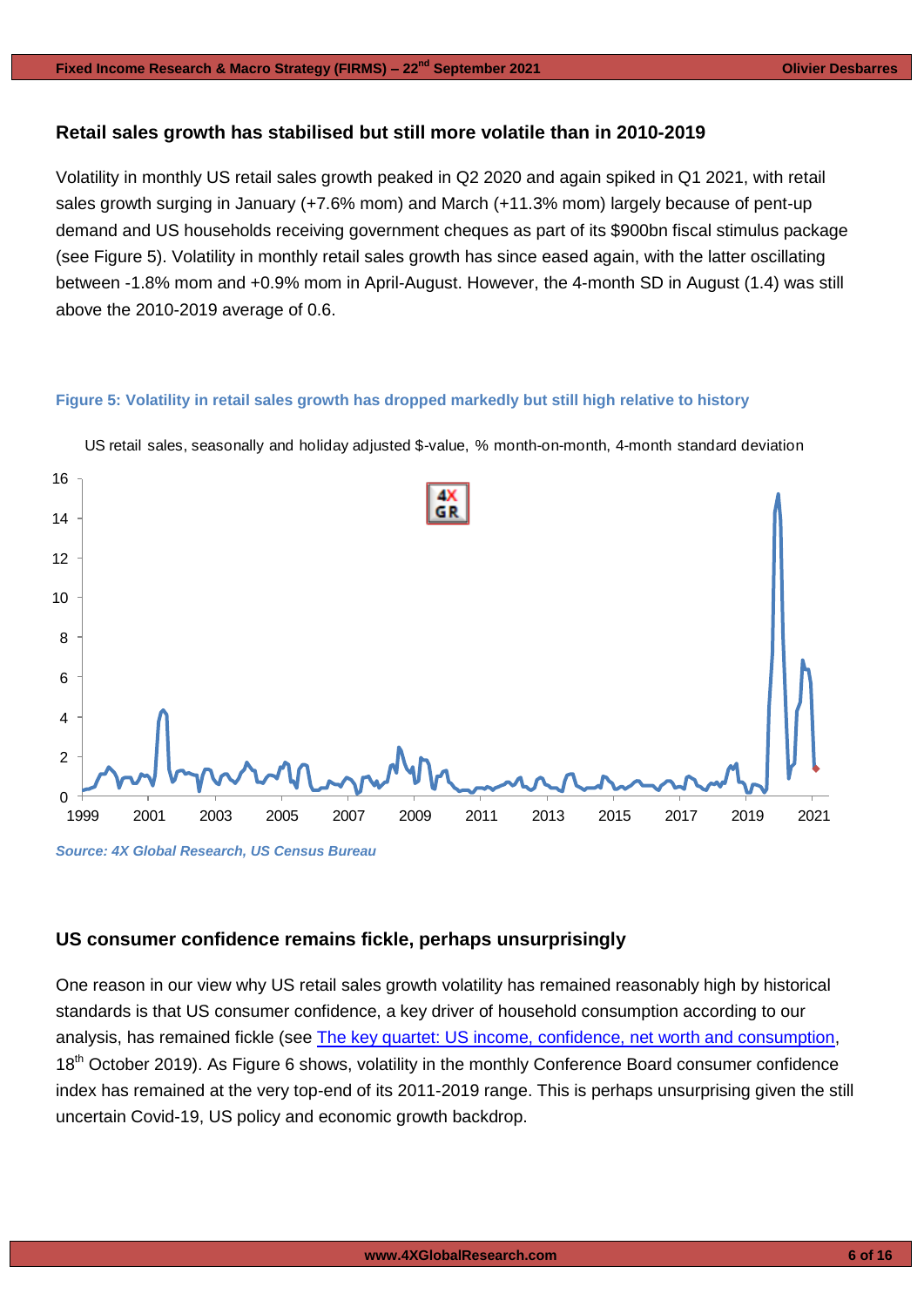



#### **Economic activity in key US service sector has remained capricious albeit at high levels**

Volatility in month-on-month manufacturing output growth has fallen sharply, with monthly growth oscillating between -0.3% and +1.6% mom in April-August, although the 4-month SD in August (0.8) was still higher than in 2010-2019 (0.4) – see Figure 7. Volatility in the monthly ISM manufacturing PMI has also collapsed, with the 4-month SD in the monthly percentage point change in August (0.8) well below its pre-pandemic long-term average (1.8) – see Figure 8. The US manufacturing sector has found its feet, even if growth (+2% between March and August) has remained unimpressive.

Conversely, monthly economic activity in the key US service sector has remained capricious albeit at high levels. The ISM non-manufacturing PMI averaged 62.5 in May-August versus 60.3 in the manufacturing sector. However volatility in the monthly ISM non-manufacturing PMI has remained elevated by historical standards, with the 4-month SD in the monthly percentage point change in August (3.6) above its 2010- 2019 average of 2.1 according to our calculations (see Figure 8). These data suggests that the US service sector is still more sensitive to changes in the Covid-19 and broader economic landscape than the manufacturing sector.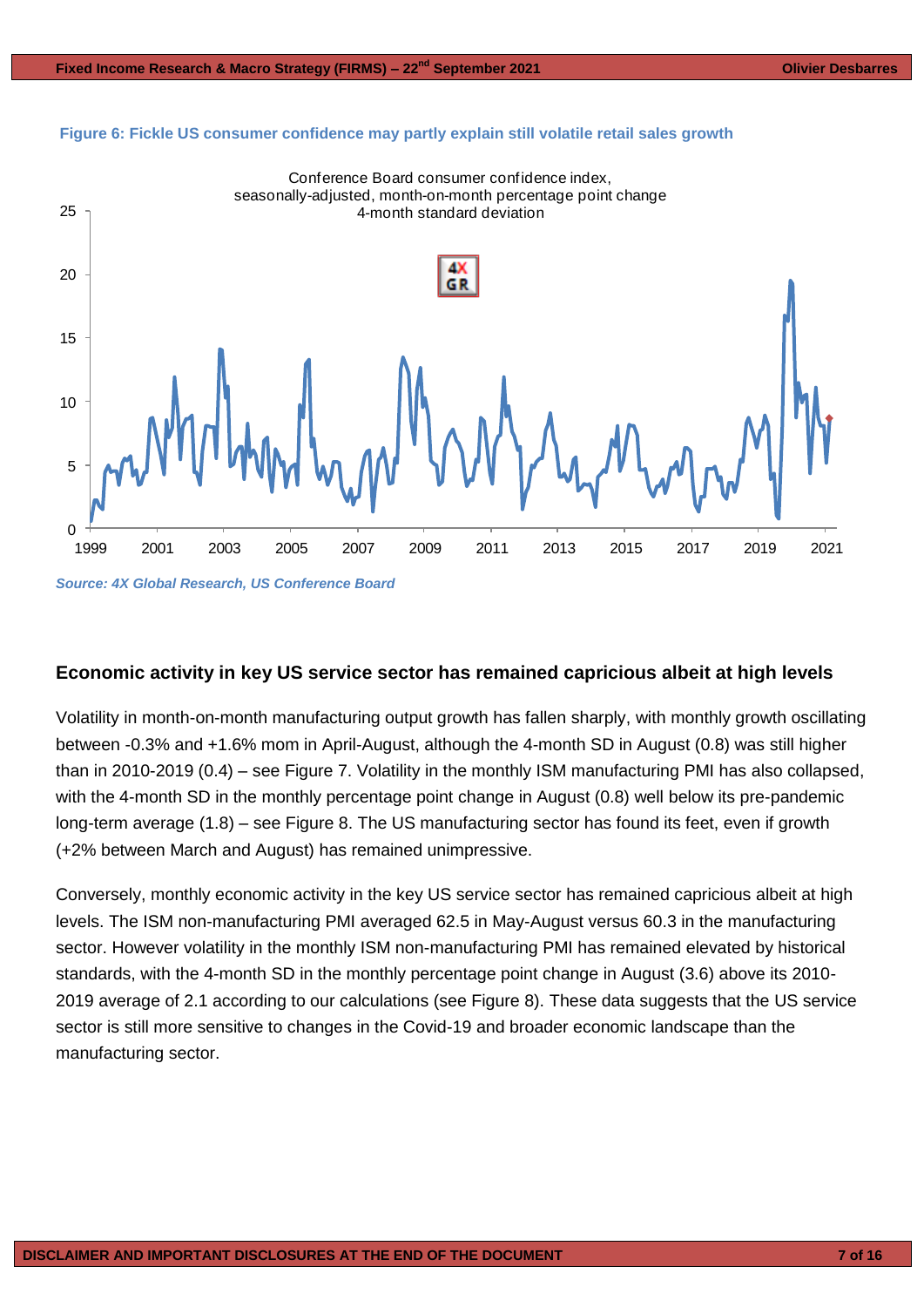#### **Figure 7: US manufacturing sector has found its feet even if growth has remained unimpressive**

7: US manufacturing sector has found its feet even if growth has remained unimpressive<br>US manufacturing output, seasonally adjusted , % month-on-month, 4-month standard deviation



*Source: 4X Global Research, Federal Reserve*

#### **Figure 8: Economic activity in service sector far more volatile than in manufacturing, albeit at higher levels**



US ISM Purchasing Managers Indices (PMIs), monthly percentage point change, 4-month standard deviation

*Source: 4X Global Research, Institute for Supply Management*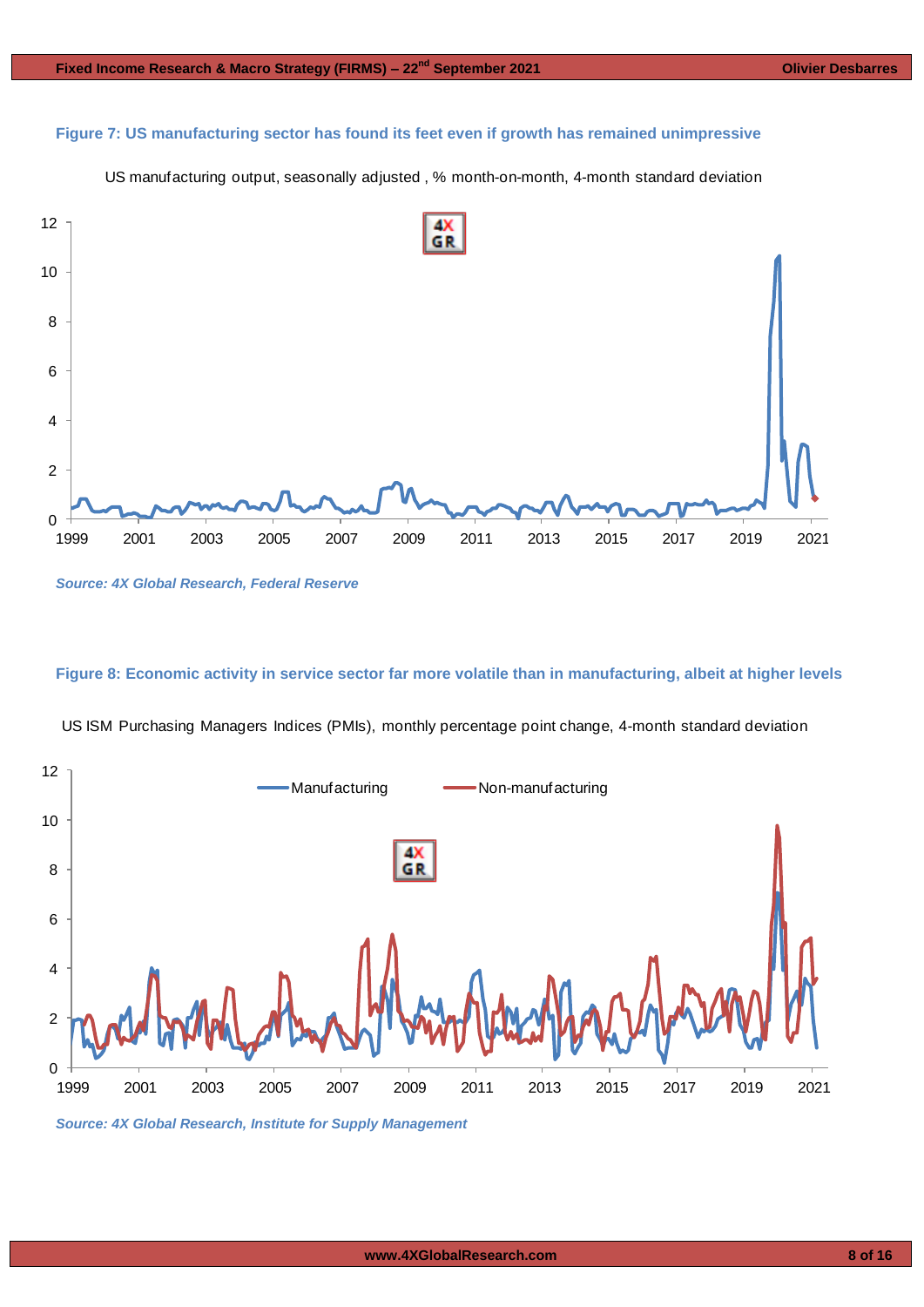So volatility in most US monthly macro metrics remains high relative to history. This is particularly true for core CPI-inflation, non-farm employment, consumer confidence and the ISM non-manufacturing PMI. And yet volatility in US financial markets has been modest in recent months.

#### **US Dollar showing little volatility in narrow range, volatility in major currencies subdued**

The US Dollar NEER has oscillated in a narrow range of just 1.7% for the past 11 weeks according to our estimates (see Figure 9) and within that range daily NEER volatility has been reasonably low (see Figure 10) both in absolute and relative terms.



#### **Figure 9: US Dollar has treaded water in the past couple of months**

*Source: 4X Global Research, Federal Reserve, investing.com Note: Latest data point is for 22nd September 2021 at time of writing.*

The bottom line is that US Dollar has done little since the Federal Reserve's 16<sup>th</sup> June policy meeting, despite a number of US macro data surprises, question marks about the outlook for US growth and inflation, key monetary and fiscal policy announcements (including Fed Chairperson Powell's Jackson Hole [speech](https://www.federalreserve.gov/newsevents/speech/powell20210827a.htm) and progress on President Biden's \$1trn infrastructure bill) not to mention changes in US vaccination and international travel policies and significant geopolitical uncertainty.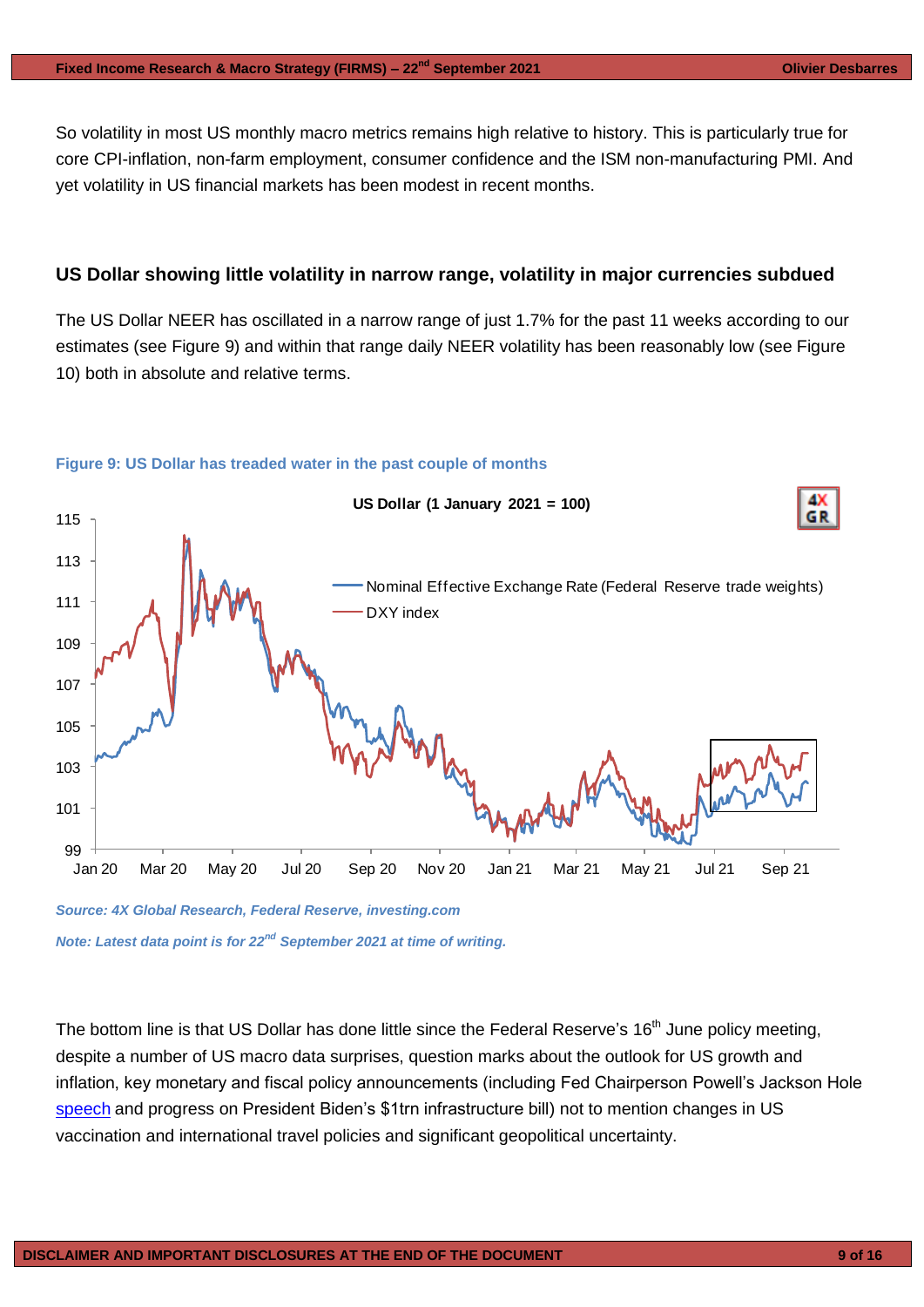

#### **Figure 10: Daily volatility in Dollar NEER low, as has been the case for the past 12 months**

*Source: 4X Global Research, Federal Reserve, investing.com Note: Latest data point is for 22nd September 2021 at time of writing.*

Moreover, global FX volatility has remained very low, both in absolute terms and compared to history, a point we had already made in **Low global FX vol: Maturity or complacency**? (12<sup>th</sup> August 2021).

We estimate that realised volatility in a turnover-weighted basket of 32 major currency pairs against the US Dollar – measured by the 5-day Standard Deviation in the daily percentage change in the spot (closing) price – was about 0.30 on 22<sup>nd</sup> September (see Figure 11). While global FX volatility has risen slightly in the past fortnight, it is still below its level one month ago (0.35 SD) and well below its 10-year average (0.47 SD). Notably global FX volatility is at a similar level as it was in the run-up to the  $16<sup>th</sup>$  June Federal Reserve policy meeting and the release of a more hawkish FOMC ["dot-chart"](https://www.federalreserve.gov/monetarypolicy/files/fomcprojtabl20210616.pdf) (see Fed: Same game, [different rules,](https://www.4xglobalresearch.com/wp-content/uploads/2021/06/4X-Global-Research_Fed_Same-game-different-rules.pdf) 22<sup>nd</sup> June 2021).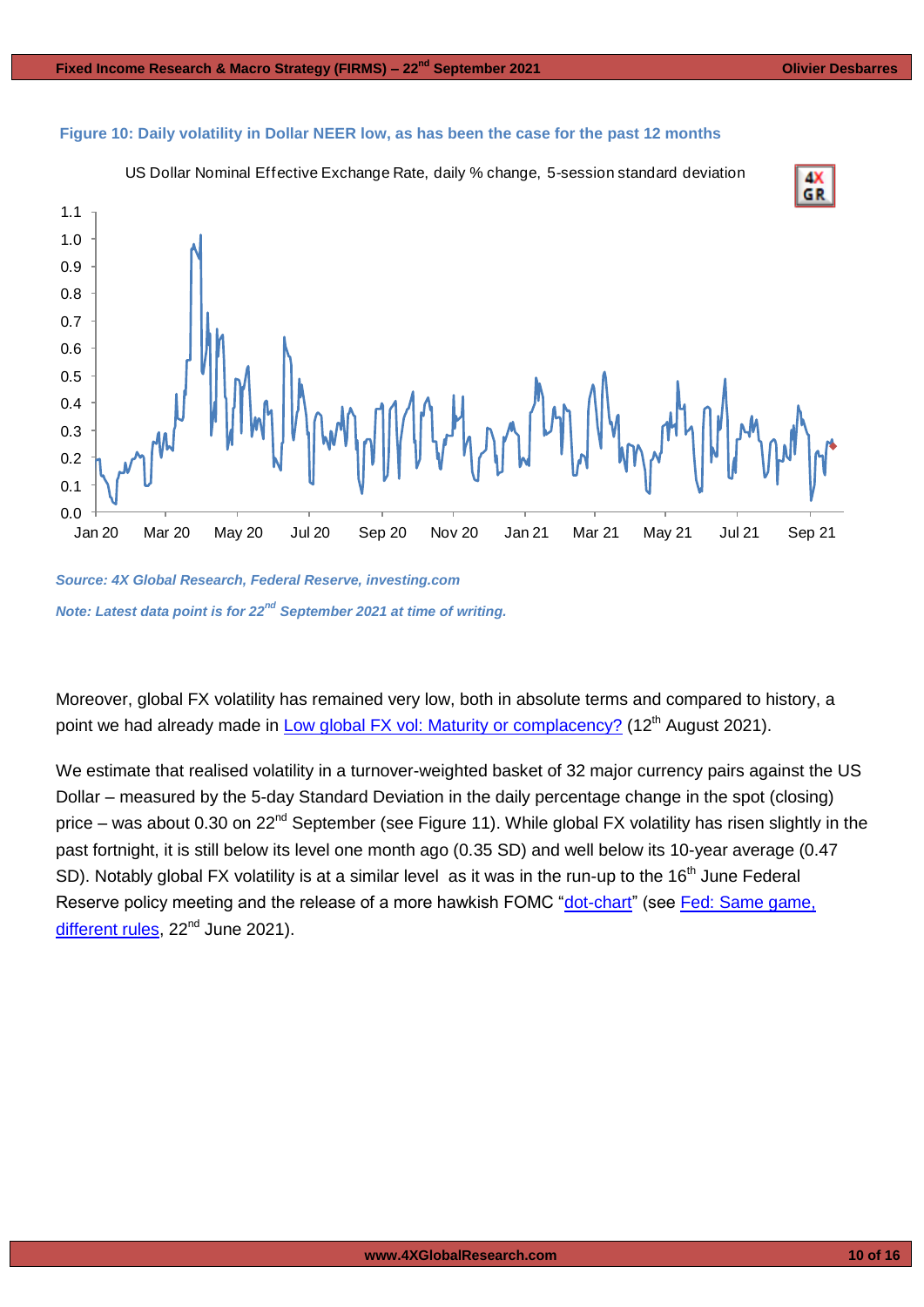#### **Figure 11: Global FX volatility still well below its 10-year average**



5-day standard deviation in daily % change in weighted basket of major currency pairs versus US Dollar\*

#### *Source: 4X Global Research, BIS, investing.com*

*Note: \* Spot/closing price. Basket weighted by currency-pair turnover in 2019; currency pairs versus US Dollar are AUD, CAD, CHF, DKK, EUR, GBP, JPY, NOK, NZD, SEK, ARS, BRL, CLP, COP, MXN, CZK, HUF, PLN, RON, RUB, ZAR, TRY, ILS, CNY, IDR, INR, KRW, MYR, PHP, SGD, TWD and THB. Latest data point is for 22nd September 2021 at time of writing.*

Turning to individual Dollar currency pairs, volatility in only the Malaysian Ringgit, the high-yielding Russian Rouble and Turkish Lira and the safe-haven Swiss Franc has recently been materially higher than a month ago (see Figure 12). However, volatility in all these currencies has remained well below their 12-month highs.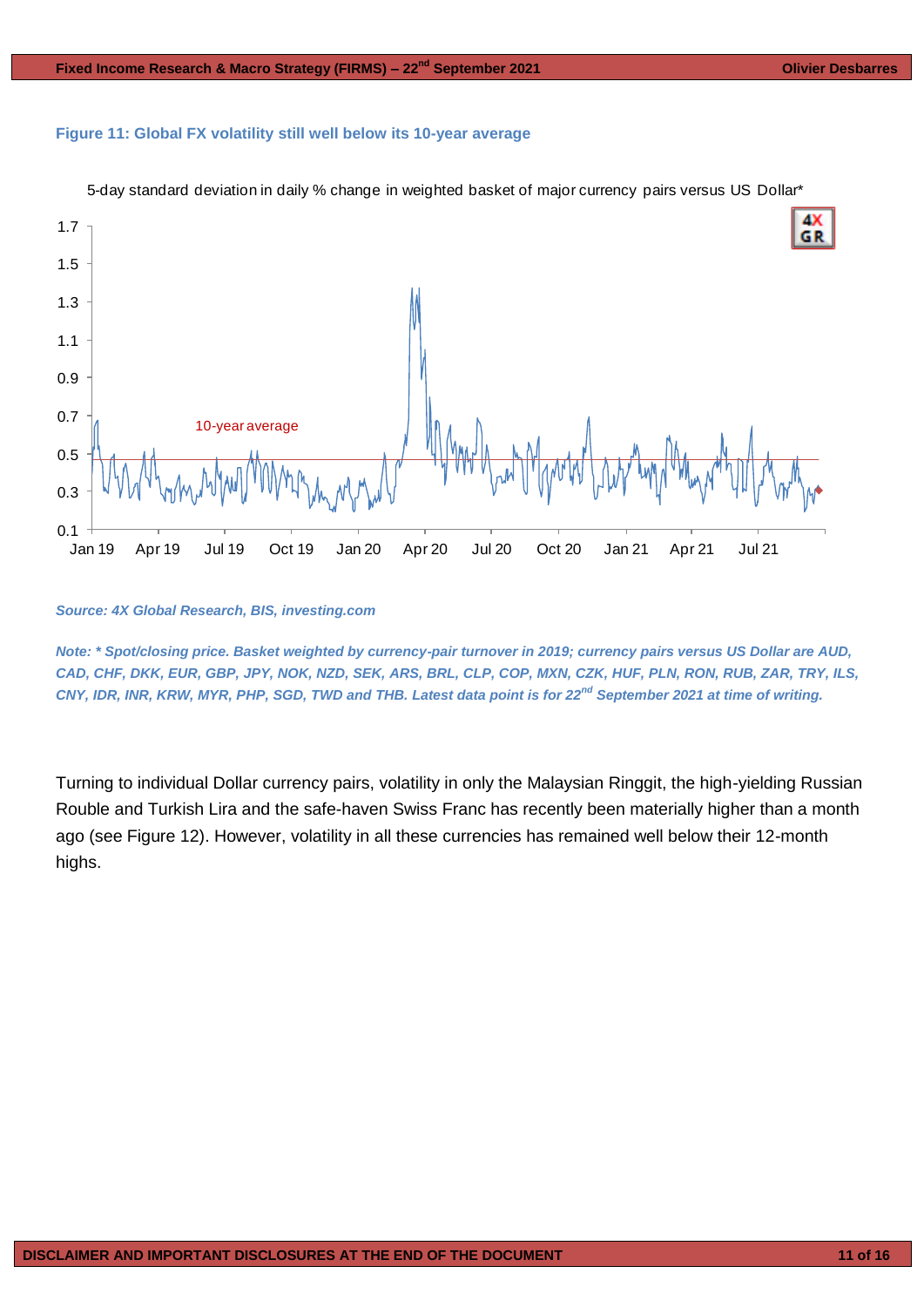





*Source: 4X Global Research, BIS, investing.com*

*Note: Global is basket weighted by currency-pair turnover in 2019; currency pairs versus US Dollar are AUD, CAD, CHF, DKK, EUR, GBP, JPY, NOK, NZD, SEK, ARS, BRL, CLP, COP, MXN, CZK, HUF, PLN, RON, RUB, ZAR, TRY, ILS, CNY, IDR, INR, KRW, MYR, PHP, SGD, TWD and THB. Latest data point is for 22nd September 2021 at time of writing.*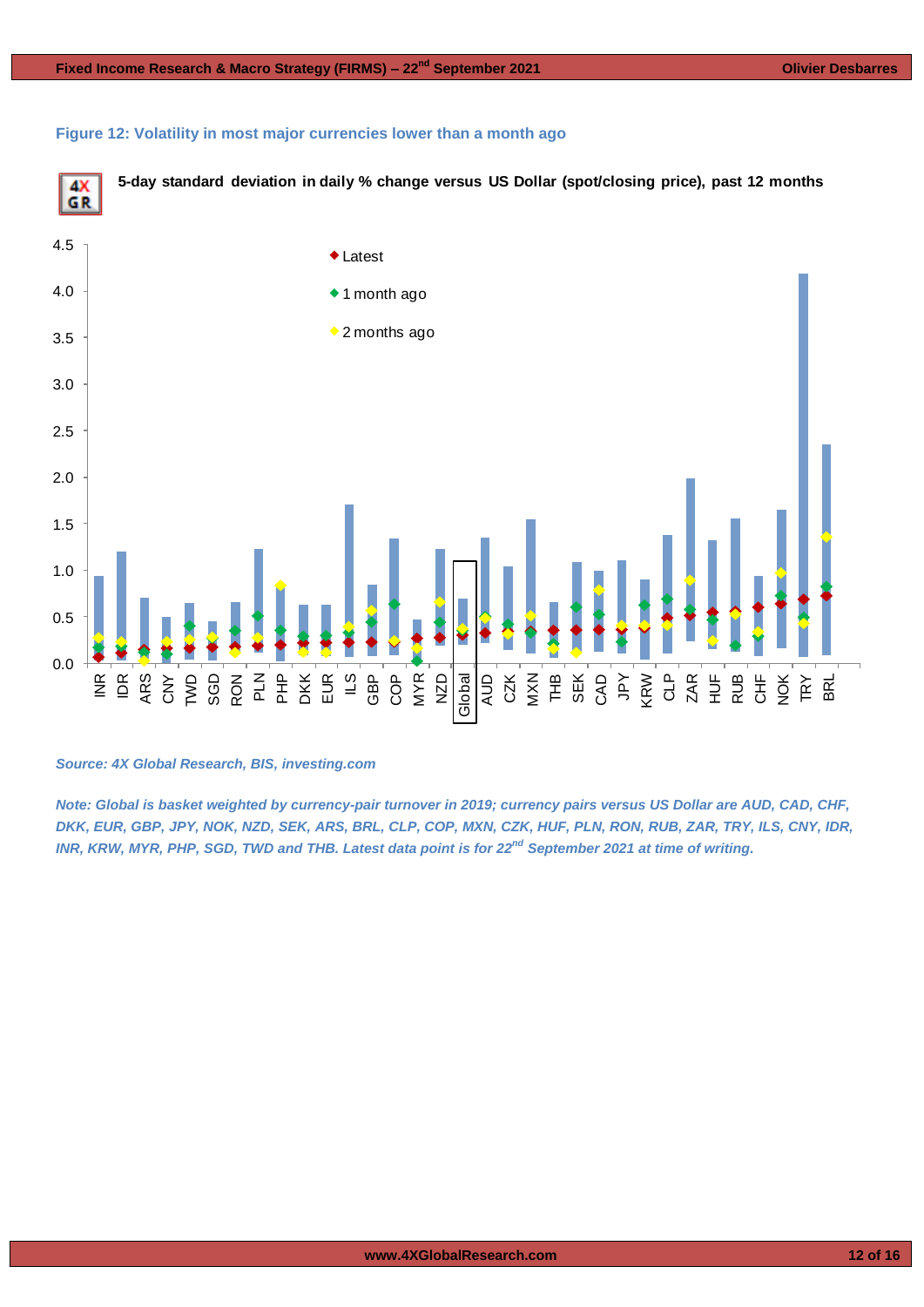### **US Treasury yields showing little exuberance, even at the short-end**

Volatility in US Treasury yields jumped in the wake of the Federal Reserve's policy meeting on 16<sup>th</sup> June, particularly at the short-end of the curve, but has since been modest (see Figure 13)

#### **Figure 13: Volatility in US Treasury yields spiked in June but since then has been far more tempered**



*Note: Latest data points are for 22nd September 2021 at time of writing.*

In level terms the shape of the US Treasury yield curve has ultimately not changed a great deal since mid-July, let alone in the past three weeks (see Figure 14).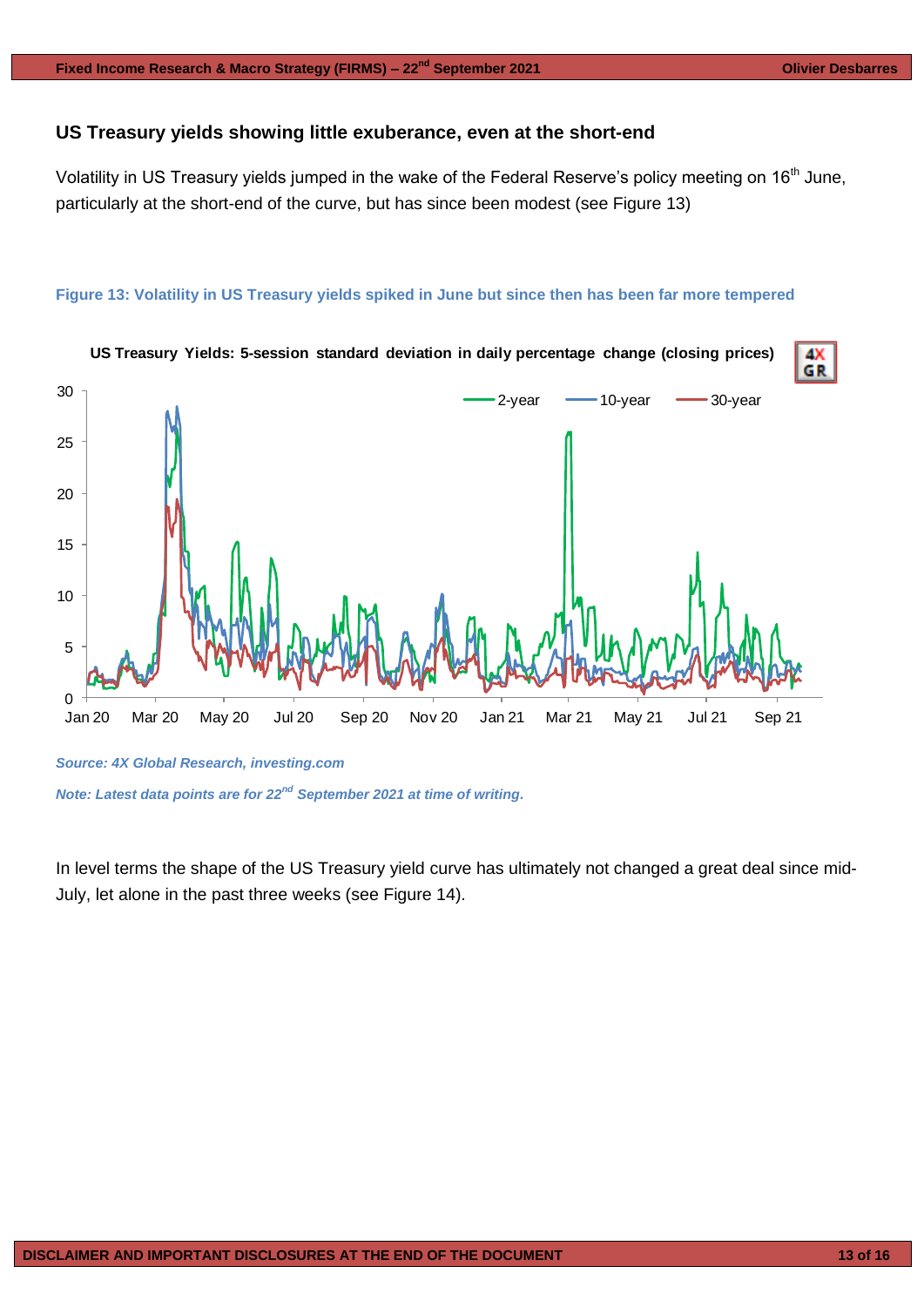

**Figure 14: Shape of US Treasury yield curve subject of much debate, despite lack of tangible change**

*Note: \*At time of writing.*

## **S&P 500 has been choppy but Evergrande (rather than US data) the major culprit**

Volatility in the S&P 500 has picked up in recent days but remains broadly in line with the past 12 months (see Figure 15). Moreover, volatility in the US equity index has arguably been spurred by concerns over the future of highly-indebted Chinese property developer Evergrande and the implications for the domestic banking and property sectors and the broader Chinese economy, rather than by US (or for that matter global) macro data releases in our view.

Finally the price of Brent crude oil has also been far less volatile in the past month (see Figure 15) and in level terms traded in a reasonably narrow range of 2.5% since mid-September.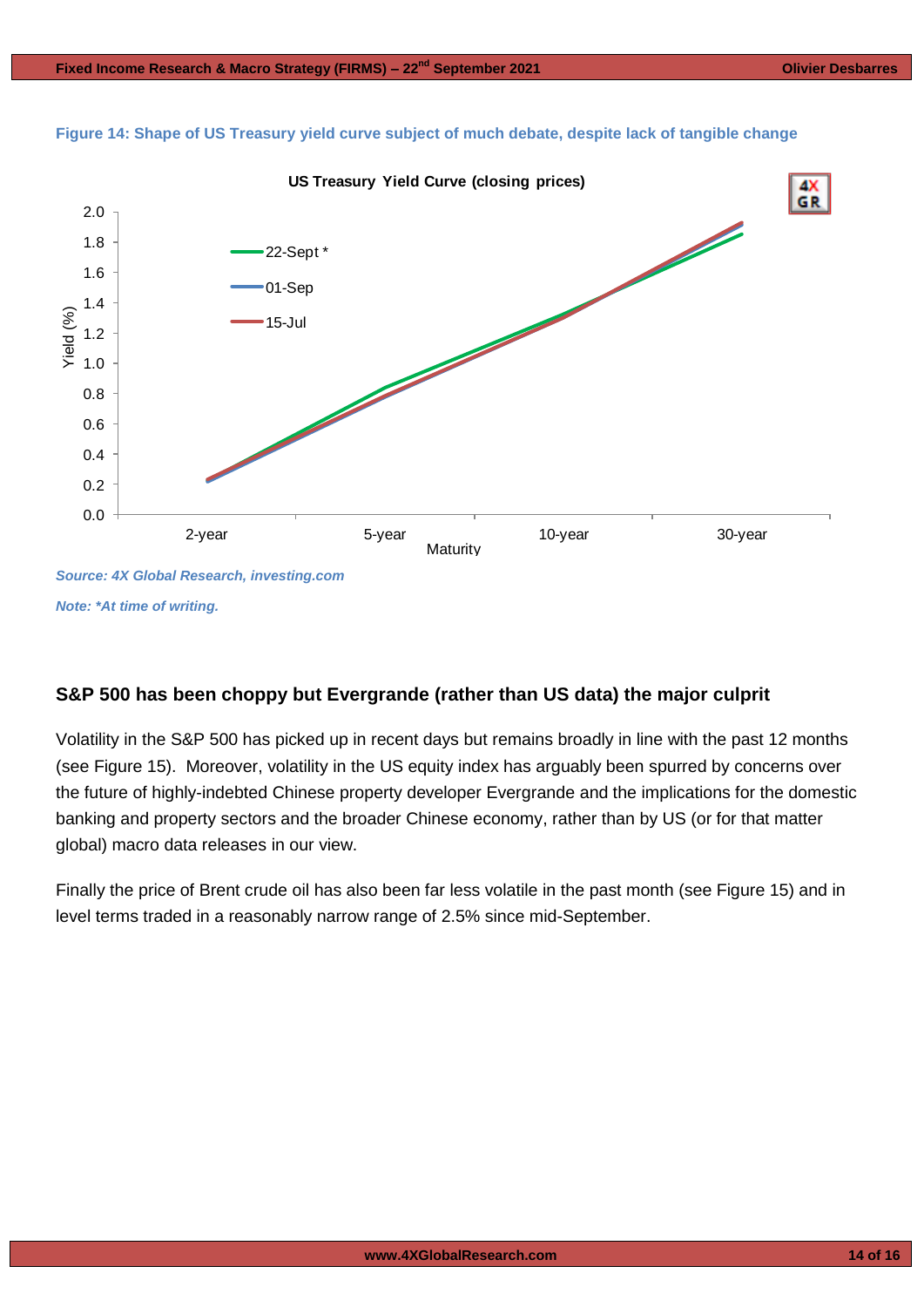#### **Figure 15: Even volatility in Brent crude oil prices has come down**



*Source: 4X Global Research, Federal Reserve, investing.com Note: Latest data points are for 22nd September 2021 at time of writing.*

That is of course not to say that US macro data have not mattered and will not matter going forward. They have and they will. At the very least macro data are a key input into Federal Reserve monetary policy (and specifically when it will start tapering its monthly asset purchases) which in turn has a strong bearing on US and global financial markets – as evidenced by markets' reactions to the Federal Reserve's  $16<sup>th</sup>$  June policy meeting and Chairperson Powell's Jackson Hole [speech](https://www.federalreserve.gov/newsevents/speech/powell20210827a.htm) on (see [Fed: Same game, different rules](https://www.4xglobalresearch.com/wp-content/uploads/2021/09/4X-Global-Research_Powell-Put-in-play-but-greater-challenges-ahead.pdf), 22<sup>nd</sup> June 2021 and [Powell Put in play but greater challenges ahead,](https://www.4xglobalresearch.com/wp-content/uploads/2021/09/4X-Global-Research_Powell-Put-in-play-but-greater-challenges-ahead.pdf) 1<sup>st</sup> September 2021).

However, our analysis does suggest that financial markets have become somewhat more detached from US macro data releases, even when these have materially deviated from consensus forecasts. At the very least their direct impact on US equity and interest rate markets and global FX and commodity markets has been modest in recent months.